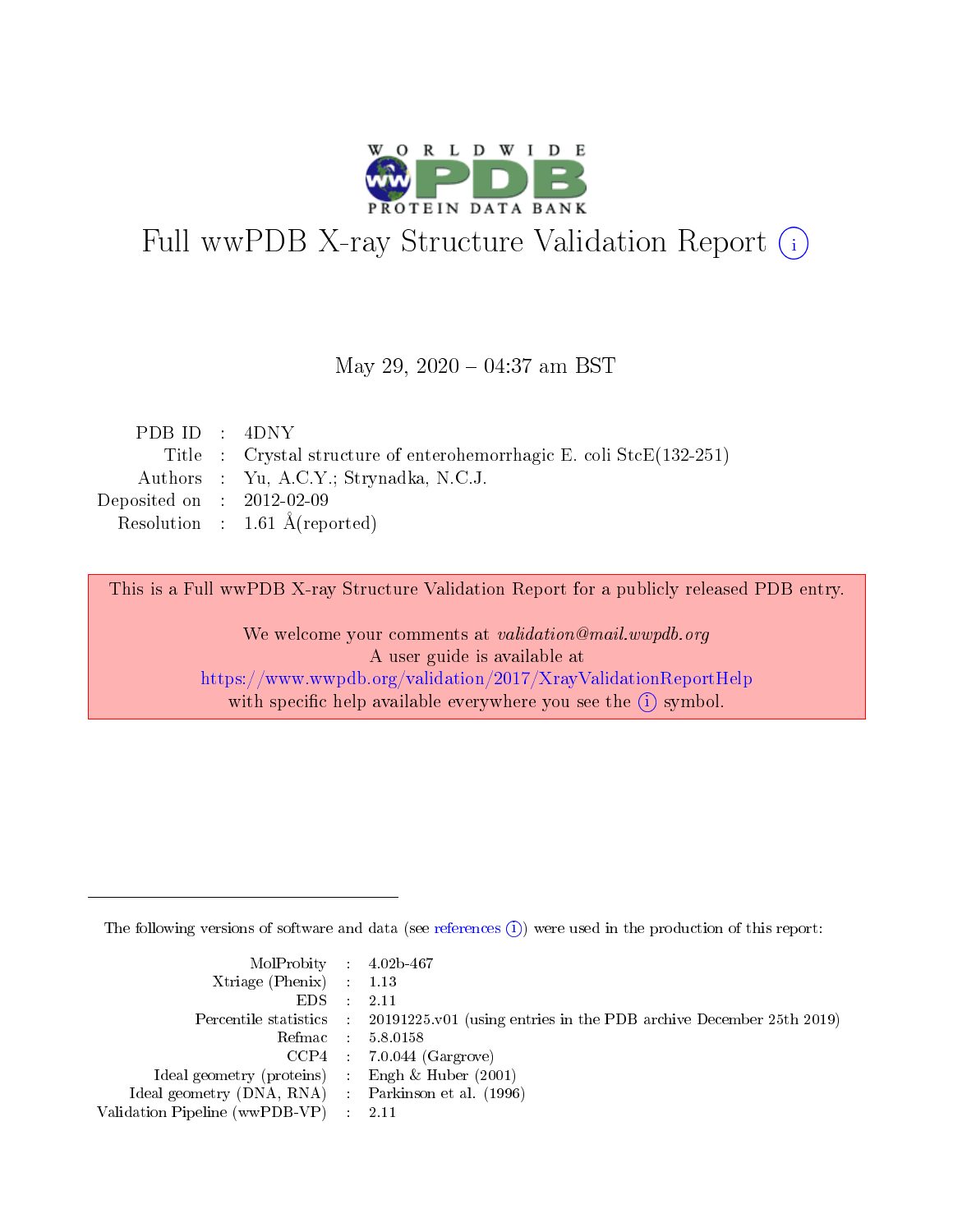## 1 [O](https://www.wwpdb.org/validation/2017/XrayValidationReportHelp#overall_quality)verall quality at a glance  $(i)$

The following experimental techniques were used to determine the structure: X-RAY DIFFRACTION

The reported resolution of this entry is 1.61 Å.

Percentile scores (ranging between 0-100) for global validation metrics of the entry are shown in the following graphic. The table shows the number of entries on which the scores are based.



| Metric                | Whole archive<br>$(\#\mathrm{Entries})$ | Similar resolution<br>$(\#\text{Entries}, \text{resolution range}(\AA))$ |
|-----------------------|-----------------------------------------|--------------------------------------------------------------------------|
| $R_{free}$            | 130704                                  | $4693(1.64-1.60)$                                                        |
| Clashscore            | 141614                                  | $5002(1.64-1.60)$                                                        |
| Ramachandran outliers | 138981                                  | 4888 $(1.64 - 1.60)$                                                     |
| Sidechain outliers    | 138945                                  | $4887(1.64-1.60)$                                                        |
| RSRZ outliers         | 127900                                  | $4609(1.64-1.60)$                                                        |

The table below summarises the geometric issues observed across the polymeric chains and their fit to the electron density. The red, orange, yellow and green segments on the lower bar indicate the fraction of residues that contain outliers for  $>=3, 2, 1$  and 0 types of geometric quality criteria respectively. A grey segment represents the fraction of residues that are not modelled. The numeric value for each fraction is indicated below the corresponding segment, with a dot representing fractions  $\epsilon=5\%$  The upper red bar (where present) indicates the fraction of residues that have poor fit to the electron density. The numeric value is given above the bar.

| Mol | $\cap$ hain | Length | Quality of chain |     |
|-----|-------------|--------|------------------|-----|
|     |             |        | $2\%$            |     |
|     |             | 196    | 85%              | 13% |

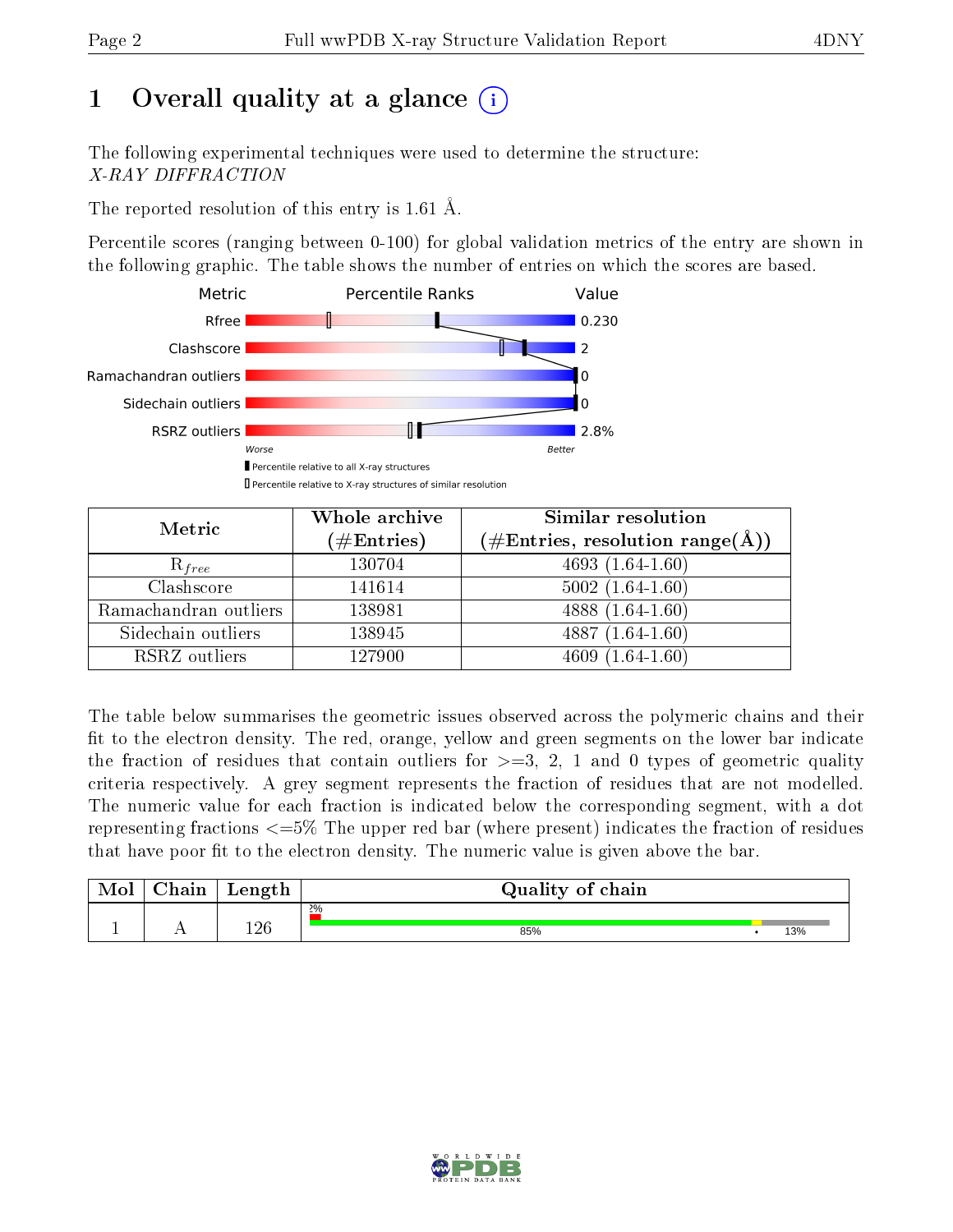# 2 Entry composition (i)

There are 3 unique types of molecules in this entry. The entry contains 972 atoms, of which 0 are hydrogens and 0 are deuteriums.

In the tables below, the ZeroOcc column contains the number of atoms modelled with zero occupancy, the AltConf column contains the number of residues with at least one atom in alternate conformation and the Trace column contains the number of residues modelled with at most 2 atoms.

Molecule 1 is a protein called Metalloprotease stcE.

| Mol | Chain   Residues | Atoms                 |     |     | $\text{ZeroOcc} \mid \text{AltConf} \mid \text{Trace}$ |  |  |  |
|-----|------------------|-----------------------|-----|-----|--------------------------------------------------------|--|--|--|
|     | 109              | $\text{Total}$<br>862 | 546 | 150 | 165                                                    |  |  |  |

There are 6 discrepancies between the modelled and reference sequences:

| Chain | Residue | Modelled   | Actual | Comment                            | Reference |
|-------|---------|------------|--------|------------------------------------|-----------|
|       | 126     | <b>GLY</b> |        | <b>EXPRESSION TAG   UNP 082882</b> |           |
|       | 127     | SER.       |        | EXPRESSION TAG   UNP 082882        |           |
|       | 128     | <b>HIS</b> |        | <b>EXPRESSION TAG   UNP 082882</b> |           |
|       | 129     | <b>MET</b> |        | EXPRESSION TAG   UNP 082882        |           |
|       | 130     |            |        | EXPRESSION TAG   UNP 082882        |           |
|       | 131     | SER.       |        | EXPRESSION TAG   UNP 082882        |           |

Molecule 2 is IODIDE ION (three-letter code: IOD) (formula: I).

|  | $\sqrt{\text{Mol} \top \text{Chain}} \mid \text{Residues} \mid \sqrt{\text{Mol} \top \text{Chain}}$ | $\boldsymbol{\mathrm{Atoms}}$ | $\perp$ ZeroOcc $\parallel$ AltConf |  |
|--|-----------------------------------------------------------------------------------------------------|-------------------------------|-------------------------------------|--|
|  |                                                                                                     | Total                         |                                     |  |

• Molecule 3 is water.

|  | $\text{Mol}$   Chain   Residues | Atoms               | $ZeroOcc \mid AltConf \mid$ |
|--|---------------------------------|---------------------|-----------------------------|
|  | 103                             | Total<br>103<br>103 |                             |

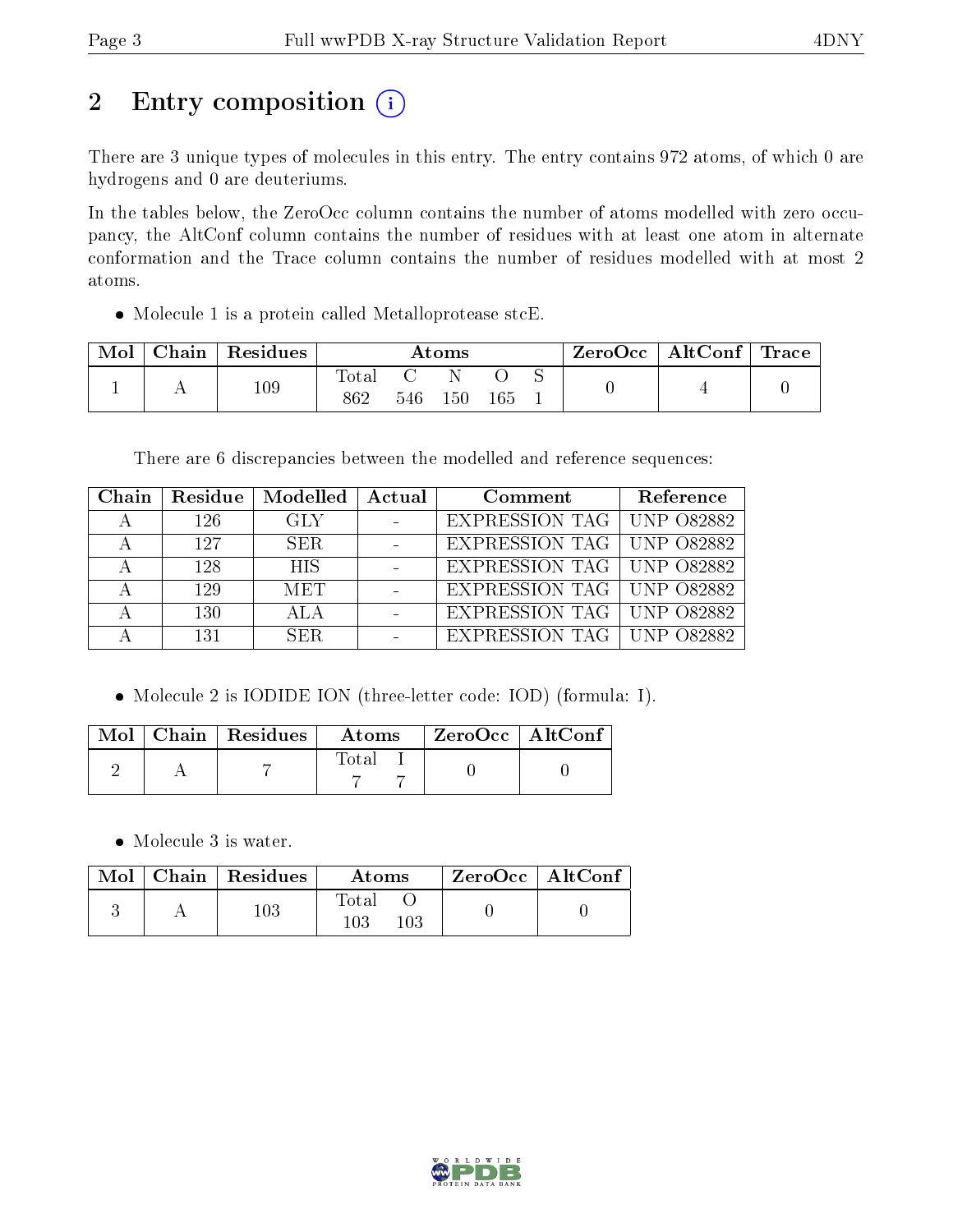## 3 Residue-property plots  $(i)$

These plots are drawn for all protein, RNA and DNA chains in the entry. The first graphic for a chain summarises the proportions of the various outlier classes displayed in the second graphic. The second graphic shows the sequence view annotated by issues in geometry and electron density. Residues are color-coded according to the number of geometric quality criteria for which they contain at least one outlier: green  $= 0$ , yellow  $= 1$ , orange  $= 2$  and red  $= 3$  or more. A red dot above a residue indicates a poor fit to the electron density (RSRZ  $> 2$ ). Stretches of 2 or more consecutive residues without any outlier are shown as a green connector. Residues present in the sample, but not in the model, are shown in grey.

- Chain A: 85% 13% H<sub>146</sub> • **•**<br>M205  $\frac{1248}{n}$ G140 I152 N231 GLY SER HIS MET ALA SER HIS LEU ASP GLY VAL PRO GLU GLY GLU ASN ASN
- Molecule 1: Metalloprotease stcE

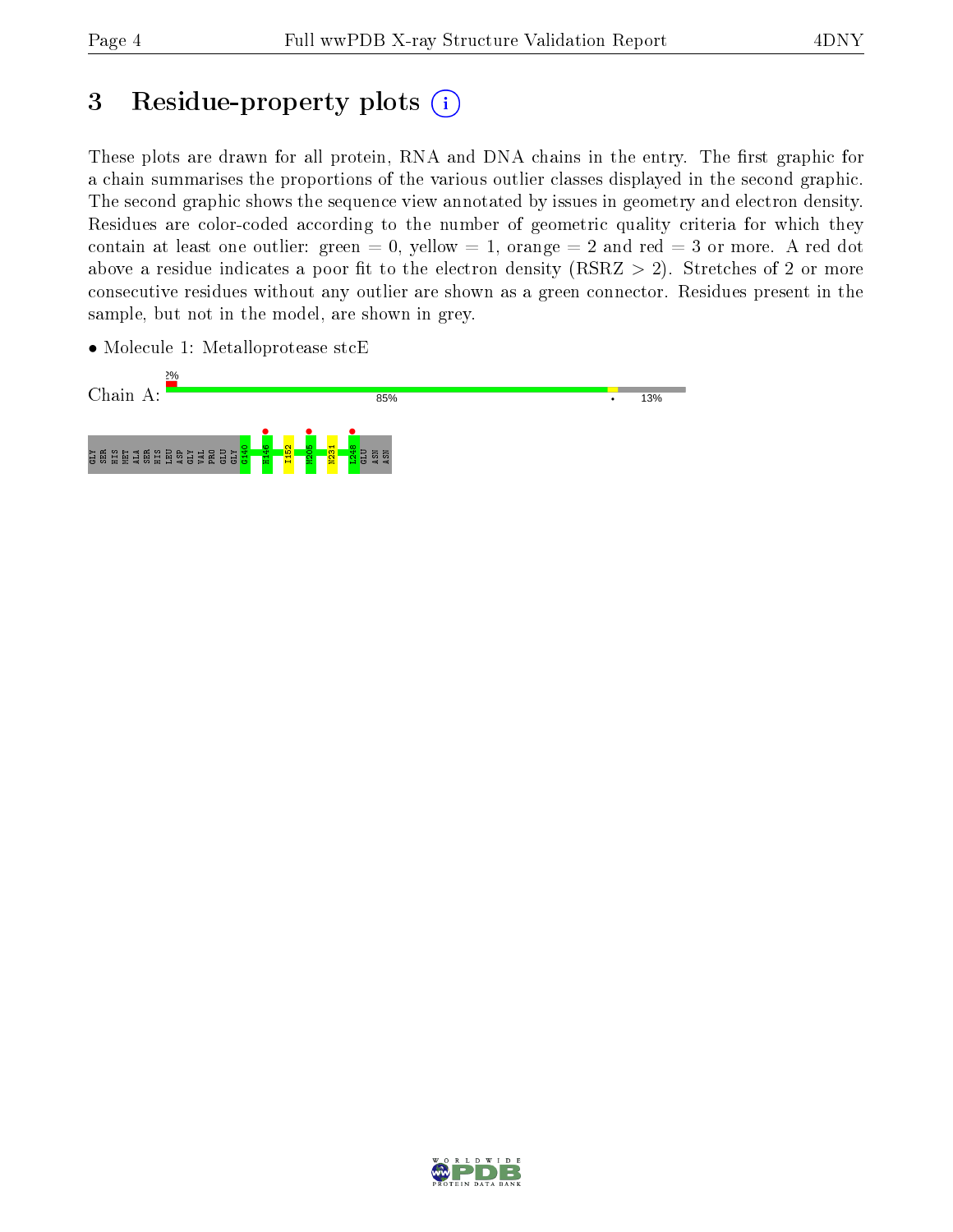# 4 Data and refinement statistics  $(i)$

| Property                                                             | Value                                            | Source     |
|----------------------------------------------------------------------|--------------------------------------------------|------------|
| Space group                                                          | H <sub>3</sub>                                   | Depositor  |
| Cell constants                                                       | $56.00\text{\AA}$<br>96.88Å<br>$56.00\text{\AA}$ |            |
| a, b, c, $\alpha$ , $\beta$ , $\gamma$                               | $90.00^\circ$<br>$90.00^\circ$<br>$120.00^\circ$ | Depositor  |
| Resolution $(A)$                                                     | $-1.61$<br>43.37                                 | Depositor  |
|                                                                      | 32.29<br>$-1.61$                                 | <b>EDS</b> |
| % Data completeness                                                  | $99.9(43.37-1.61)$                               | Depositor  |
| (in resolution range)                                                | 99.9 (32.29-1.61)                                | <b>EDS</b> |
| $\mathrm{R}_{merge}$                                                 | (Not available)                                  | Depositor  |
| $\mathrm{R}_{sym}$                                                   | (Not available)                                  | Depositor  |
| $\langle I/\sigma(I) \rangle^{-1}$                                   | $\overline{2.20}$ (at 1.61Å)                     | Xtriage    |
| Refinement program                                                   | <b>REFMAC 5.5.0102</b>                           | Depositor  |
|                                                                      | $\overline{0.182}$ ,<br>0.213                    | Depositor  |
| $R, R_{free}$                                                        | 0.187<br>0.230<br>$\ddot{\phantom{a}}$           | DCC        |
| $R_{free}$ test set                                                  | 737 reflections $(5.03\%)$                       | wwPDB-VP   |
| Wilson B-factor $(A^2)$                                              | 12.1                                             | Xtriage    |
| Anisotropy                                                           | 0.354                                            | Xtriage    |
| Bulk solvent $k_{sol}(e/\mathring{A}^3)$ , $B_{sol}(\mathring{A}^2)$ | $0.38$ , 46.3                                    | <b>EDS</b> |
| $\overline{L-test for}$ twinning <sup>2</sup>                        | $< L >$ = 0.49, $< L2$ = 0.32                    | Xtriage    |
| Estimated twinning fraction                                          | $0.047$ for h,-h-k,-l                            | Xtriage    |
| $F_o, F_c$ correlation                                               | 0.95                                             | <b>EDS</b> |
| Total number of atoms                                                | 972                                              | wwPDB-VP   |
| Average B, all atoms $(A^2)$                                         | 18.0                                             | wwPDB-VP   |

Xtriage's analysis on translational NCS is as follows: The largest off-origin peak in the Patterson function is  $8.38\%$  of the height of the origin peak. No significant pseudotranslation is detected.

<sup>&</sup>lt;sup>2</sup>Theoretical values of  $\langle |L| \rangle$ ,  $\langle L^2 \rangle$  for acentric reflections are 0.5, 0.333 respectively for untwinned datasets, and 0.375, 0.2 for perfectly twinned datasets.



<span id="page-4-1"></span><span id="page-4-0"></span><sup>1</sup> Intensities estimated from amplitudes.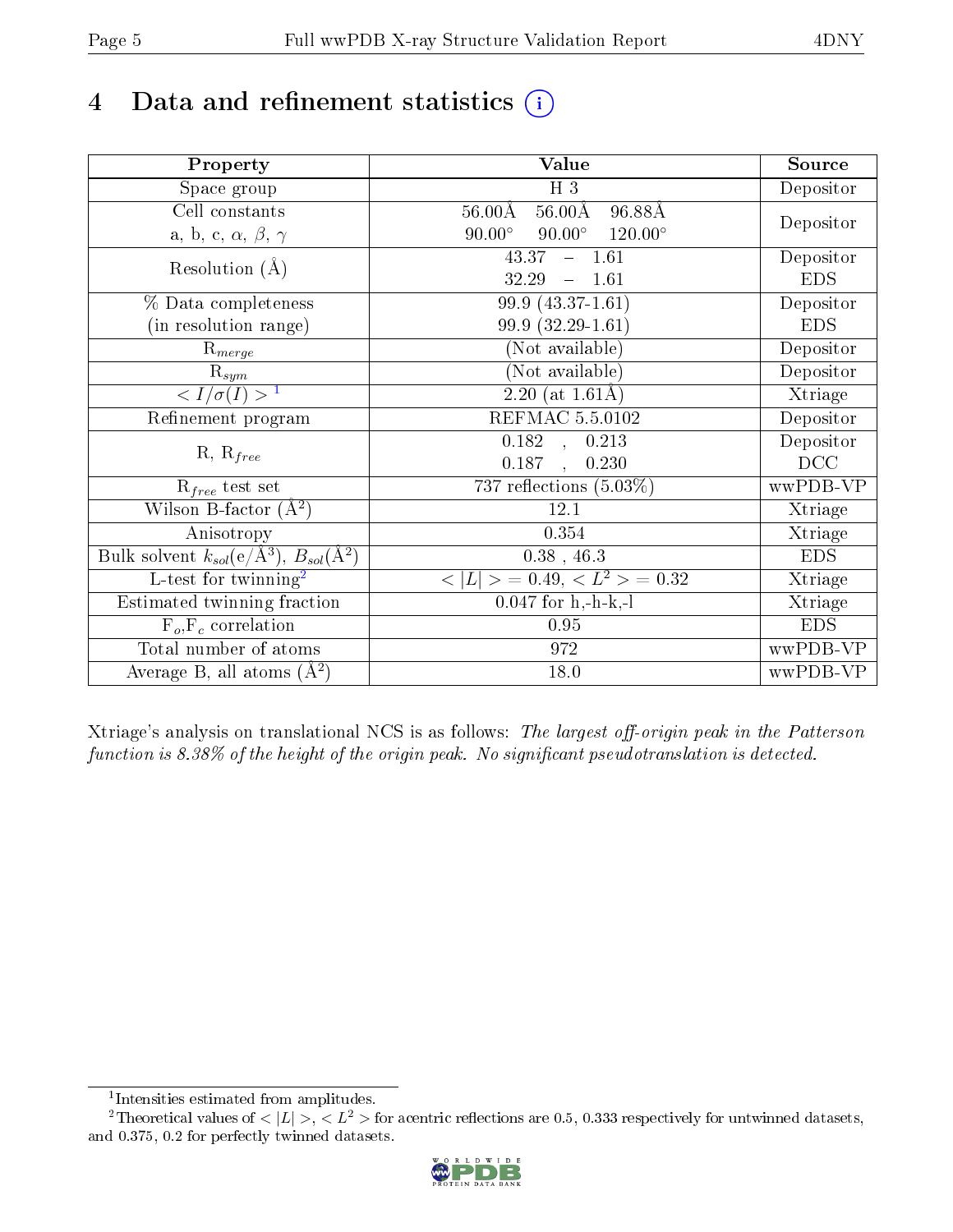## 5 Model quality  $(i)$

### 5.1 Standard geometry (i)

Bond lengths and bond angles in the following residue types are not validated in this section: IOD

The Z score for a bond length (or angle) is the number of standard deviations the observed value is removed from the expected value. A bond length (or angle) with  $|Z| > 5$  is considered an outlier worth inspection. RMSZ is the root-mean-square of all Z scores of the bond lengths (or angles).

|  | $Mol$   Chain |      | Bond lengths                    | Bond angles |        |  |
|--|---------------|------|---------------------------------|-------------|--------|--|
|  |               |      | RMSZ $ #Z  > 5$ RMSZ $ #Z  > 5$ |             |        |  |
|  |               | 0.95 | 0/893                           | 0.79        | 0/1210 |  |

There are no bond length outliers.

There are no bond angle outliers.

There are no chirality outliers.

There are no planarity outliers.

### 5.2 Too-close contacts  $(i)$

In the following table, the Non-H and H(model) columns list the number of non-hydrogen atoms and hydrogen atoms in the chain respectively. The H(added) column lists the number of hydrogen atoms added and optimized by MolProbity. The Clashes column lists the number of clashes within the asymmetric unit, whereas Symm-Clashes lists symmetry related clashes.

| Mol |     |  | Chain   Non-H   H(model)   H(added)   Clashes   Symm-Clashes |
|-----|-----|--|--------------------------------------------------------------|
|     |     |  |                                                              |
|     |     |  |                                                              |
|     | 103 |  |                                                              |
|     |     |  |                                                              |

The all-atom clashscore is defined as the number of clashes found per 1000 atoms (including hydrogen atoms). The all-atom clashscore for this structure is 2.

All (4) close contacts within the same asymmetric unit are listed below, sorted by their clash magnitude.

| Atom-1        | Atom-2        |      | Clash<br>overlap $(A)$ |  |
|---------------|---------------|------|------------------------|--|
| 2:A:305:IOD:1 | 3:A:468:HOH:O | 2.56 | .92                    |  |

Continued on next page...

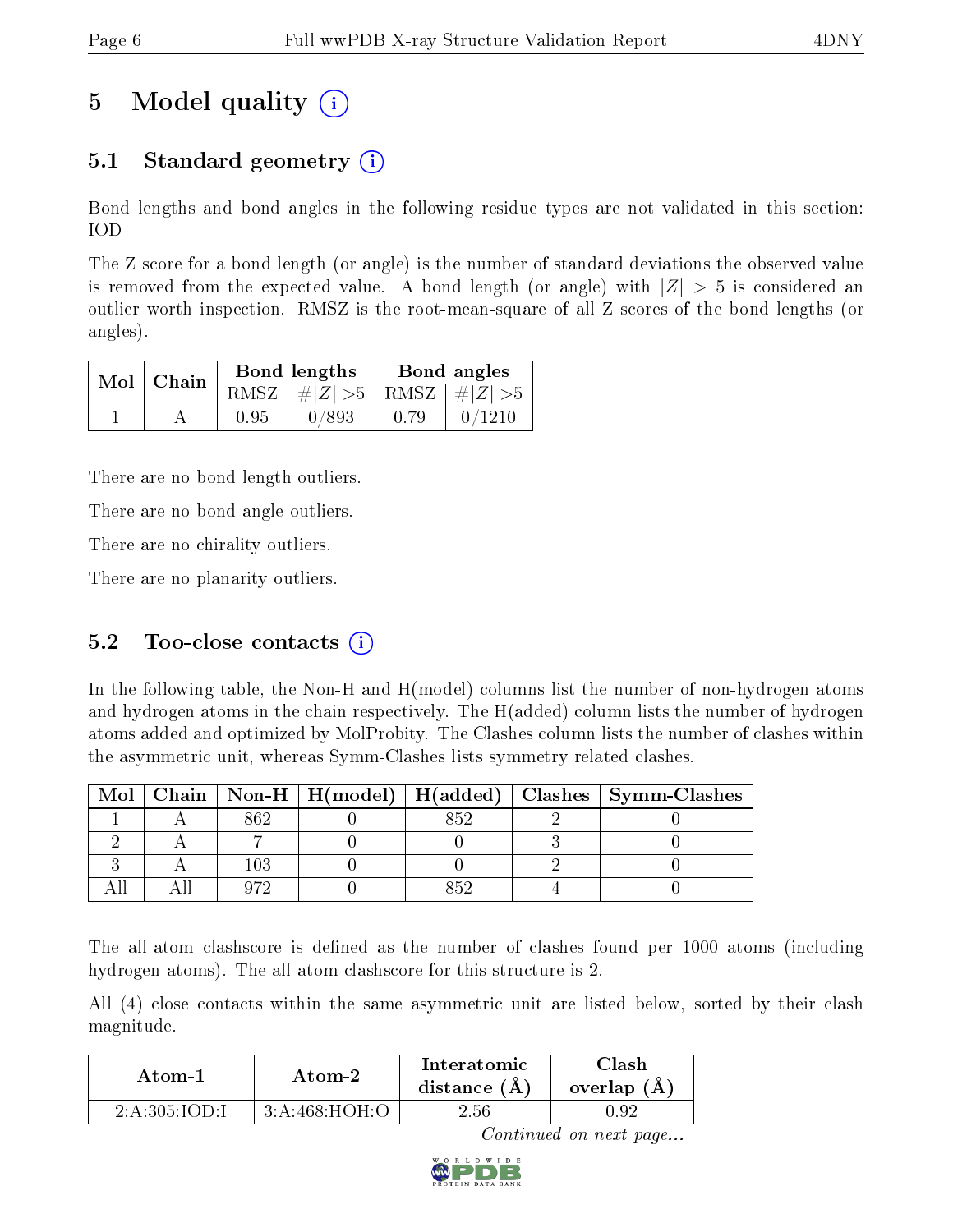| Atom-1                     | Atom-2          | Interatomic<br>distance $(\AA)$ | Clash<br>overlap $(\AA)$ |
|----------------------------|-----------------|---------------------------------|--------------------------|
| 2:A:306:IOD:1              | 3:A:446:HOH:O   | 2.64                            | 0.84                     |
| 1: A : 152: IL E : HD 12 . | 1: A:152: ILE:N | 2.20                            | 0.56                     |
| 1:A:231:ASN:OD1            | 2:A:303:IOD:I   | 3 01                            | 1.48                     |

Continued from previous page...

There are no symmetry-related clashes.

#### 5.3 Torsion angles  $(i)$

#### 5.3.1 Protein backbone (i)

In the following table, the Percentiles column shows the percent Ramachandran outliers of the chain as a percentile score with respect to all X-ray entries followed by that with respect to entries of similar resolution.

The Analysed column shows the number of residues for which the backbone conformation was analysed, and the total number of residues.

| Mol   Chain | Analysed   Favoured   Allowed   Outliers   Percentiles |  |  |                   |  |
|-------------|--------------------------------------------------------|--|--|-------------------|--|
|             | 111/126 (88%)   109 (98%)   2 (2%)                     |  |  | $\boxed{100}$ 100 |  |

There are no Ramachandran outliers to report.

#### 5.3.2 Protein sidechains  $(i)$

In the following table, the Percentiles column shows the percent sidechain outliers of the chain as a percentile score with respect to all X-ray entries followed by that with respect to entries of similar resolution.

The Analysed column shows the number of residues for which the sidechain conformation was analysed, and the total number of residues.

| $\mid$ Mol $\mid$ Chain $\mid$ | Analysed   Rotameric   Outliers   Percentiles |  |                                                            |  |
|--------------------------------|-----------------------------------------------|--|------------------------------------------------------------|--|
|                                | $\mid 97/106 \; (92\%) \mid 97 \; (100\%)$    |  | $\begin{array}{ c c c c }\n\hline\n100 & 100\n\end{array}$ |  |

There are no protein residues with a non-rotameric sidechain to report.

Some sidechains can be flipped to improve hydrogen bonding and reduce clashes. All (1) such sidechains are listed below:

| Mol | Chain - | $\perp$ Res | Lype |
|-----|---------|-------------|------|
|     |         |             |      |

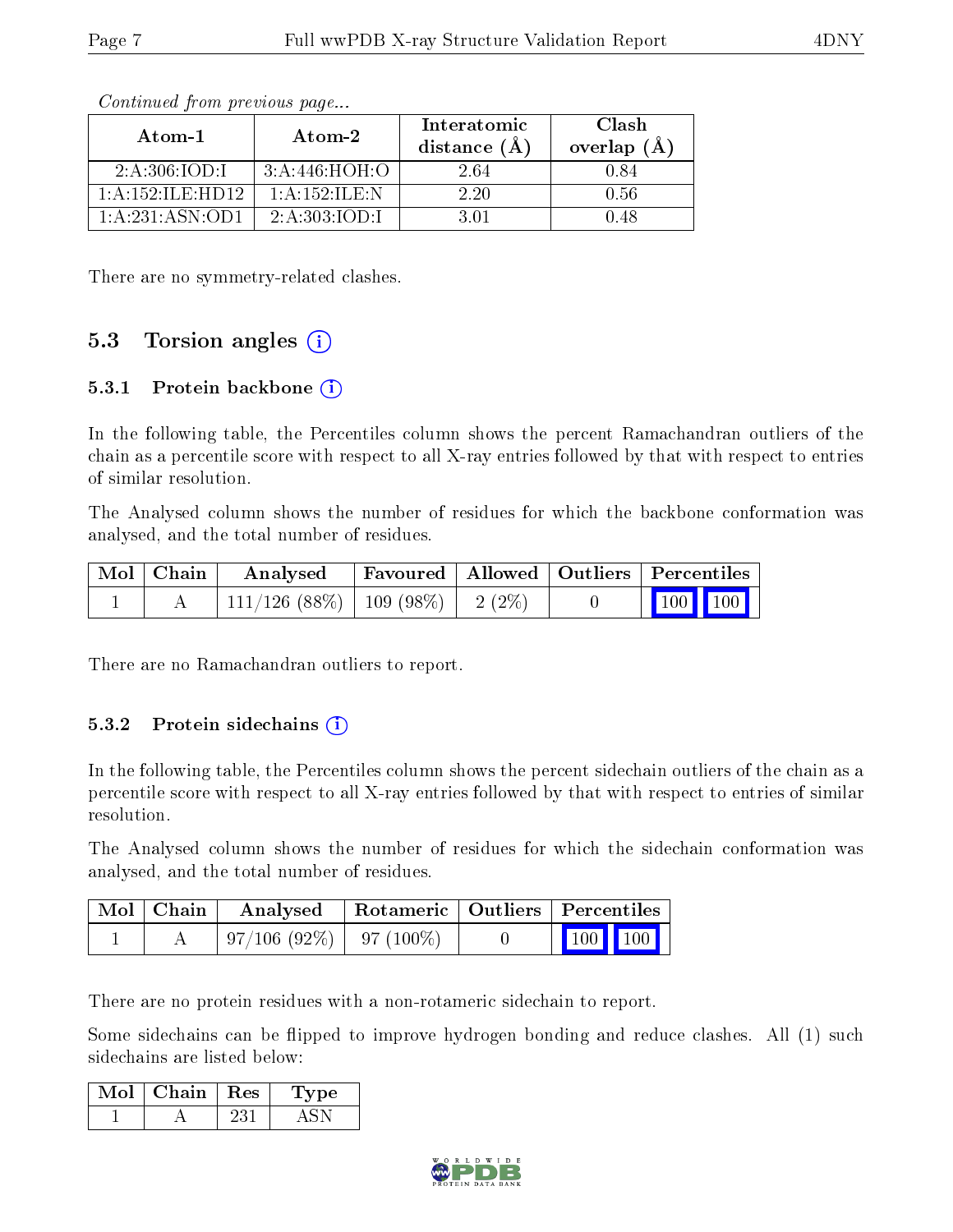#### 5.3.3 RNA (i)

There are no RNA molecules in this entry.

#### 5.4 Non-standard residues in protein, DNA, RNA chains (i)

There are no non-standard protein/DNA/RNA residues in this entry.

#### 5.5 Carbohydrates  $(i)$

There are no carbohydrates in this entry.

#### 5.6 Ligand geometry (i)

Of 7 ligands modelled in this entry, 7 are monoatomic - leaving 0 for Mogul analysis. There are no bond length outliers. There are no bond angle outliers. There are no chirality outliers. There are no torsion outliers. There are no ring outliers. No monomer is involved in short contacts.

### 5.7 [O](https://www.wwpdb.org/validation/2017/XrayValidationReportHelp#nonstandard_residues_and_ligands)ther polymers  $(i)$

There are no such residues in this entry.

### 5.8 Polymer linkage issues  $(i)$

There are no chain breaks in this entry.

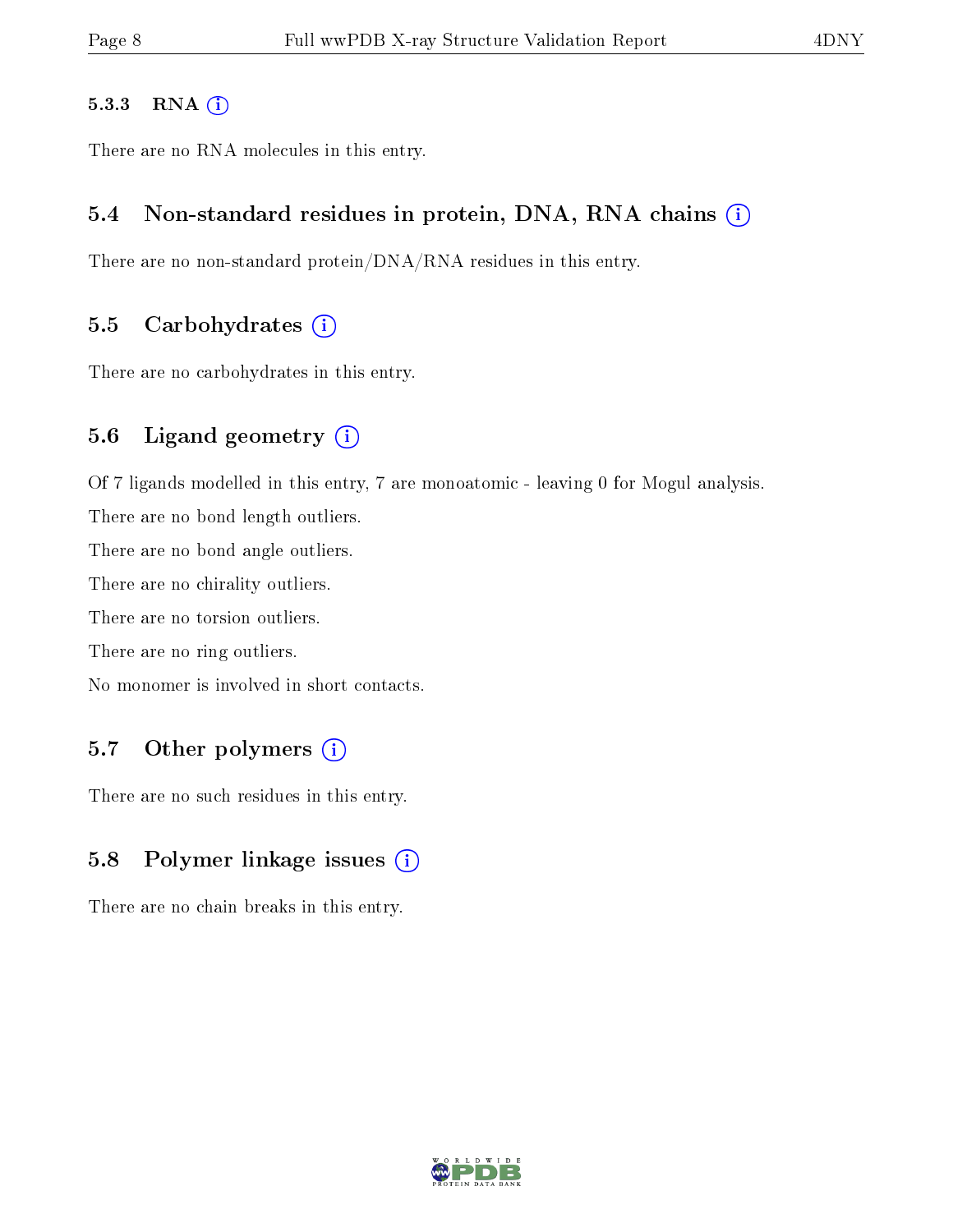### 6 Fit of model and data  $\left( \cdot \right)$

### 6.1 Protein, DNA and RNA chains (i)

In the following table, the column labelled  $#RSRZ>2'$  contains the number (and percentage) of RSRZ outliers, followed by percent RSRZ outliers for the chain as percentile scores relative to all X-ray entries and entries of similar resolution. The OWAB column contains the minimum, median,  $95<sup>th</sup>$  percentile and maximum values of the occupancy-weighted average B-factor per residue. The column labelled  $Q < 0.9$  lists the number of (and percentage) of residues with an average occupancy less than 0.9.

|  |  | $\begin{array}{ c c c c c c }\hline \text{Mol} & \text{Chain} & \text{Analysed} & <\text{RSRZ}> & \#\text{RSRZ}>2 & \text{OWAB(A^2)} & \text{Q<0.9}\hline \end{array}$ |  |
|--|--|------------------------------------------------------------------------------------------------------------------------------------------------------------------------|--|
|  |  | $109/126$ (86\%)   -0.12   3 (2\%) 53 50   10, 16, 30, 44   1 (0\%)                                                                                                    |  |

All (3) RSRZ outliers are listed below:

| Mol | Chain | Res | Type | $\operatorname{\bf RSRZ}$ |
|-----|-------|-----|------|---------------------------|
|     |       | 205 | -MET | 2.6                       |
|     |       | 248 | LEU  | 2.5                       |
|     |       | 146 | HIS  | 22                        |

### 6.2 Non-standard residues in protein, DNA, RNA chains  $(i)$

There are no non-standard protein/DNA/RNA residues in this entry.

### 6.3 Carbohydrates (i)

There are no carbohydrates in this entry.

### 6.4 Ligands  $(i)$

In the following table, the Atoms column lists the number of modelled atoms in the group and the number defined in the chemical component dictionary. The B-factors column lists the minimum, median,  $95<sup>th</sup>$  percentile and maximum values of B factors of atoms in the group. The column labelled  $Q< 0.9$ ' lists the number of atoms with occupancy less than 0.9.

| Mol | Type      | Chain | Res | Atoms | RSCC |      | $\parallel \text{RSR} \parallel \text{B-factors}(\text{A}^2)$ | Q <sub>0.9</sub> |
|-----|-----------|-------|-----|-------|------|------|---------------------------------------------------------------|------------------|
|     | IOD       |       | 306 |       | 0.77 | 0.12 | 29, 29, 29, 29                                                |                  |
|     | 1 ( ) I ) |       | 301 |       | 0.82 | 0.15 | 22, 22, 22, 22                                                |                  |
|     | IOD       |       | 303 |       | 0.91 | 0.10 | 22, 22, 22, 22                                                |                  |
|     |           |       | 307 |       | 0.92 | 0.14 |                                                               |                  |

Continued on next page...